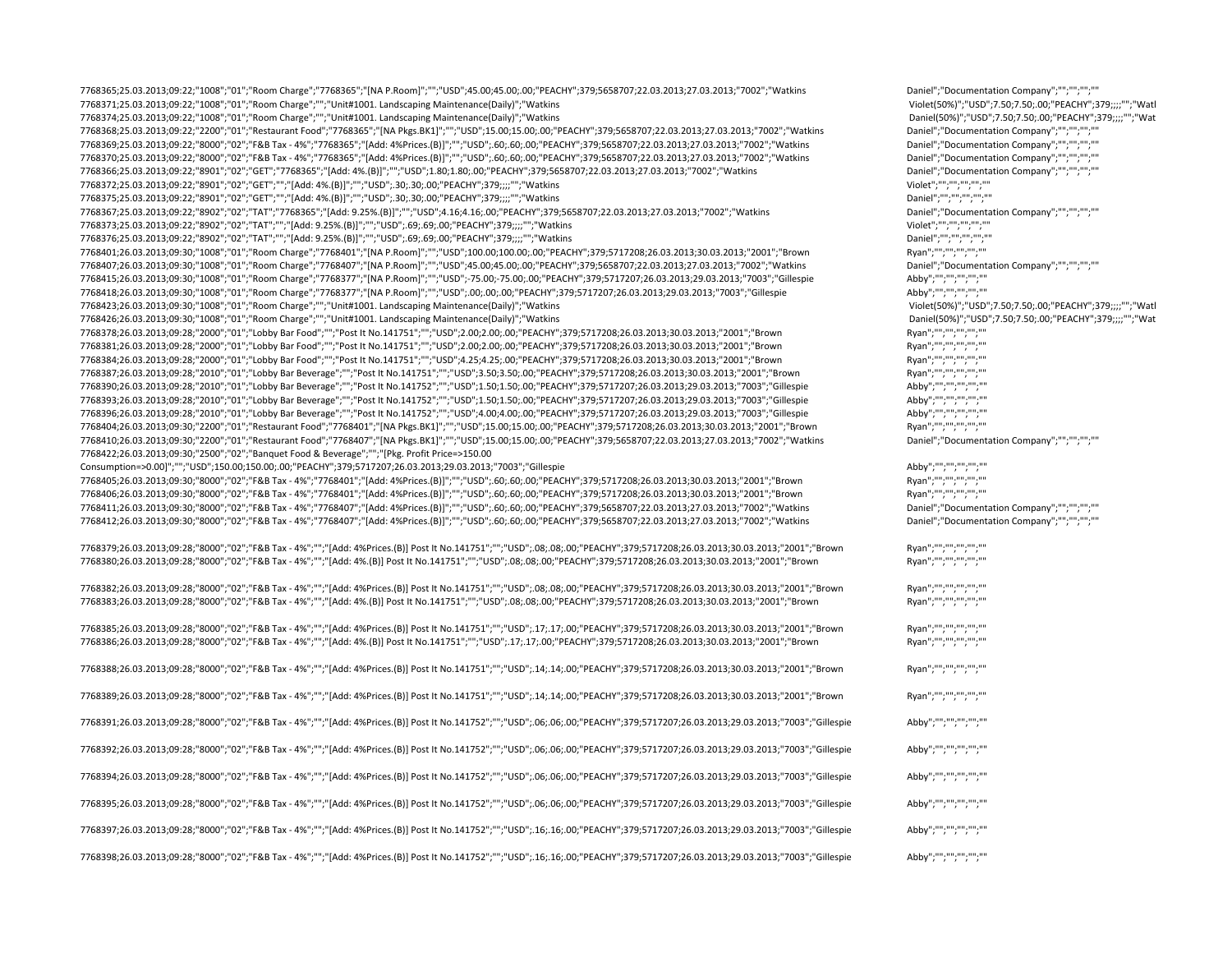7768402;26.03.2013;09:30;"8901";"02";"GET";"7768401";"[Add: 4%.(B)]";"";"USD";4.00;4.00;.00;"PEACHY";379;5717208;26.03.2013;30.03.2013;"2001";"Brown Ryan";"";"";"";"";"" 7768408;26.03.2013;09:30;"8901";"02";"GET";"7768407";"[Add: 4%.(B)]";"";"USD";1.80;1.80;.00;"PEACHY";379;5658707;22.03.2013;27.03.2013;"7002";"Watkins Daniel";"Documentation Company";"";"";"";"" 7768416;26.03.2013;09:30;"8901";"02";"GET";"7768377";"[Add: 4%.(B)]";"";"USD";‐3.00;‐3.00;.00;"PEACHY";379;5717207;26.03.2013;29.03.2013;"7003";"Gillespie Abby";"";"";"";"";"" 7768419;26.03.2013;09:30;"8901";"02";"GET";"7768377";"[Add: 4%.(B)]";"";"USD";.00;.00;.00;"PEACHY";379;5717207;26.03.2013;29.03.2013;"7003";"Gillespie Abby";"";"";"";"";"" 7768424;26.03.2013;09:30;"8901";"02";"GET";"";"[Add: 4%.(B)]";"";"USD";.30;.30;.00;"PEACHY";379;;;;"";"Watkins Violet";"";"";"";"";"" 7768427;26.03.2013;09:30;"8901";"02";"GET";"";"[Add: 4%.(B)]";"";"USD";.30;.30;.00;"PEACHY";379;;;;"";"Watkins Daniel";"";"";"";"";"" 7768403;26.03.2013;09:30;"8902";"02";"TAT";"7768401";"[Add: 9.25%.(B)]";"";"USD";9.25;9.25;.00;"PEACHY";379;5717208;26.03.2013;30.03.2013;"2001";"Brown Ryan";"";"";"";"";"" 7768409;26.03.2013;09:30;"8902";"02";"TAT";"7768407";"[Add: 9.25%.(B)]";"";"USD";4.16;4.16;.00;"PEACHY";379;5658707;22.03.2013;27.03.2013;"7002";"Watkins Daniel";"Documentation Company";"";"";"";"" 7768417;26.03.2013;09:30;"8902";"02";"TAT";"7768377";"[Add: 9.25%.(B)]";"";"USD";‐6.94;‐6.94;.00;"PEACHY";379;5717207;26.03.2013;29.03.2013;"7003";"Gillespie Abby";"";"";"";"";"" 7768420;26.03.2013;09:30;"8902";"02";"TAT";"7768377";"[Add: 9.25%.(B)]";"";"USD";.00;.00;.00;"PEACHY";379;5717207;26.03.2013;29.03.2013;"7003";"Gillespie Abby";"";"";"";"";"" 7768425;26.03.2013;09:30;"8902";"02";"TAT";"";"[Add: 9.25%.(B)]";"";"USD";.69;.69;.00;"PEACHY";379;;;;;"";"Watkins 7768428;26.03.2013;09:30;"8902";"02";"TAT";"";"[Add: 9.25%.(B)]";"";"USD";.69;.69;.00;"PEACHY";379;;;;"";"Watkins Daniel";"";"";"";"";"" 7812132;27.03.2013;09:18;"1008";"01";"Room Charge";"";"Unit#1001. Landscaping Maintenance(Daily)";"Watkins Violet(50%)";"USD";7.50;7.50;.00;"PEACHY";379;;;;"";"Watk 7812135;27.03.2013;09:19;"1008";"01";"Room Charge";"";"Unit#1001. Landscaping Maintenance(Daily)";"Watkins Daniel(50%)";"USD";7.50;7.50;.00;"PEACHY";379;;;;"";"Wat 7812116;27.03.2013;09:18;"1008";"01";"Room Charge";"7812116";"[NA P.Room]";"";"USD";100.00;100.00;.00;"PEACHY";379;5717208;26.03.2013;30.03.2013;"2001";"Brown Ryan";"";"";"";"";"" 7812124;27.03.2013;09:18;"1008";"01";"Room Charge";"7768421";"[NA P.Room]";"";"USD";‐75.00;‐75.00;.00;"PEACHY";379;5717207;26.03.2013;29.03.2013;"7003";"Gillespie Abby";"";"";"";"";"" 7812127;27.03.2013;09:18;"1008";"01";"Room Charge";"7768421";"[NA P.Room]";"";"USD";.00;.00;.00;"PEACHY";379;5717207;26.03.2013;29.03.2013;"7003";"Gillespie Abby";"";"";"";"";"" 7812119;27.03.2013;09:18;"2200";"01";"Restaurant Food";"7812116";"[NA Pkgs.BK1]";"";"USD";15.00;15.00;.00;"PEACHY";379;5717208;26.03.2013;30.03.2013;"2001";"Brown Ryan";"";"";"";"";"" 7812131;27.03.2013;09:18;"2500";"02";"Banquet Food & Beverage";"";"[Pkg. Profit Price=>150.00 Consumption=>0.00]";"";"USD";150.00;150.00;.00;"PEACHY";379;5717207;26.03.2013;29.03.2013;"7003";"Gillespie Abby";"";"";"";"";"" 7812120;27.03.2013;09:18;"8000";"02";"F&B Tax ‐ 4%";"7812116";"[Add: 4%Prices.(B)]";"";"USD";.60;.60;.00;"PEACHY";379;5717208;26.03.2013;30.03.2013;"2001";"Brown Ryan";"";"";"";"";"" 7812121;27.03.2013;09:18;"8000";"02";"F&B Tax ‐ 4%";"7812116";"[Add: 4%Prices.(B)]";"";"USD";.60;.60;.00;"PEACHY";379;5717208;26.03.2013;30.03.2013;"2001";"Brown Ryan";"";"";"";"";"" 7812133;27.03.2013;09:18;"8901";"02";"GET";"";"[Add: 4%.(B)]";"";"USD";.30;.30;.00;"PEACHY";379;;;;"";"Watkins Violet";"";"";"";"";"" 7812136;27.03.2013;09:19;"8901";"02";"GET";"";"[Add: 4%.(B)]";"";"USD";.30;.30;.00;"PEACHY";379;;;;"";"Watkins Daniel";"";"";"";"";"" 7812117;27.03.2013;09:18;"8901";"02";"GET";"7812116";"[Add: 4%.(B)]";"";"USD";4.00;4.00;.00;"PEACHY";379;5717208;26.03.2013;30.03.2013;"2001";"Brown Ryan";"";"";"";"";"" 7812125;27.03.2013;09:18;"8901";"02";"GET";"7768421";"[Add: 4%.(B)]";"";"USD";‐3.00;‐3.00;.00;"PEACHY";379;5717207;26.03.2013;29.03.2013;"7003";"Gillespie Abby";"";"";"";"";"" 7812128;27.03.2013;09:18;"8901";"02";"GET";"7768421";"[Add: 4%.(B)]";"";"USD";.00;.00;.00;"PEACHY";379;5717207;26.03.2013;29.03.2013;"7003";"Gillespie Abby";"";"";"";"";"" 7812134;27.03.2013;09:18;"8902";"02";"TAT";"";"[Add: 9.25%.(B)]";"";"USD";.69;.69;.00;"PEACHY";379;;;;"";"Watkins Violet";"";"";"";"";"" 7812137;27.03.2013;09:19;"8902";"02";"TAT";"";"[Add: 9.25%.(B)]";"";"USD";.69;.69;.00;"PEACHY";379;;;;"";"Watkins Daniel";"";"";"";"";"" 7812118;27.03.2013;09:18;"8902";"02";"TAT";"7812116";"[Add: 9.25%.(B)]";"";"USD";9.25;9.25;.00;"PEACHY";379;5717208;26.03.2013;30.03.2013;"2001";"Brown Ryan";"";"";"";"";"" 7812126;27.03.2013;09:18;"8902";"02";"TAT";"7768421";"[Add: 9.25%.(B)]";"";"USD";‐6.94;‐6.94;.00;"PEACHY";379;5717207;26.03.2013;29.03.2013;"7003";"Gillespie Abby";"";"";"";"";"" 7812129;27.03.2013;09:18;"8902";"02";"TAT";"7768421";"[Add: 9.25%.(B)]";"";"USD";.00;.00;.00;"PEACHY";379;5717207;26.03.2013;29.03.2013;"7003";"Gillespie Abby";"";"";"";"";"" 7812113;27.03.2013;09:17;"9000";"04";"Cash";"";"";"";"USD";325.80;325.80;.00;"PEACHY";379;5658707;22.03.2013;27.03.2013;"7002";"Watkins Daniel";"Documentation Company";"";"";"";"" 7812381;28.03.2013;09:26;"1008";"01";"Room Charge";"";"Unit#1001. Landscaping Maintenance(Daily)";"Watkins Violet(50%)";"USD";7.50;7.50;.00;"PEACHY";379;;;;"";"Watk 7812384;28.03.2013;09:26;"1008";"01";"Room Charge";"";"Unit#1001. Landscaping Maintenance(Daily)";"Watkins Daniel(50%)";"USD";7.50;7.50;.00;"PEACHY";379;;;;"";"Wat 7812366;28.03.2013;09:25;"1008";"01";"Room Charge";"7812366";"[NA P.Room]";"";"USD";100.00;100.00;.00;"PEACHY";379;5717208;26.03.2013;30.03.2013;"2001";"Brown Ryan";"";"";"";"";"" 7812374;28.03.2013;09:25;"1008";"01";"Room Charge";"7812130";"[NA P.Room]";"";"USD";‐75.00;‐75.00;.00;"PEACHY";379;5717207;26.03.2013;29.03.2013;"7003";"Gillespie Abby";"";"";"";"";"" 7812377;28.03.2013;09:25;"1008";"01";"Room Charge";"7812130";"[NA P.Room]";"";"USD";.00;.00;.00;"PEACHY";379;5717207;26.03.2013;29.03.2013;"7003";"Gillespie Abby";"";"";"";"";"" 7812369;28.03.2013;09:25;"2200";"01";"Restaurant Food";"7812366";"[NA Pkgs.BK1]";"";"USD";15.00;15.00;.00;"PEACHY";379;5717208;26.03.2013;30.03.2013;"2001";"Brown Ryan";"";"";"";"";"" 7812380;28.03.2013;09:25;"2500";"02";"Banquet Food & Beverage";"";"[Pkg. Profit Price=>150.00 Consumption=>0.00]";"";"USD";150.00;150.00;.00;"PEACHY";379;5717207;26.03.2013;29.03.2013;"7003";"Gillespie Abby";"";"";"";"";"" "7812370;28.03.2013;09:25;"8000";"02";"F&B Tax - 4%";"7812366";"[Add: 4%Prices.(B)]";"";"USD";.60;.60;.00;"PEACHY";379;5717208;26.03.2013;30.03.2013;"2001";"Brown Ryan";"";"";"";""";""";""";""";""";""<br>7812371;28.03.2013;0 7812371;28.03.2013;09:25;"8000";"02";"F&B Tax ‐ 4%";"7812366";"[Add: 4%Prices.(B)]";"";"USD";.60;.60;.00;"PEACHY";379;5717208;26.03.2013;30.03.2013;"2001";"Brown Ryan";"";"";"";"";"" 7812382;28.03.2013;09:26;"8901";"02";"GET";"";"[Add: 4%.(B)]";"";"USD";.30;.30;.00;"PEACHY";379;;;;"";"\watkins<br>7812385;28.03.2013;09:26;"8901";"02";"GET";"";"[Add: 4%.(B)]";"";"USD";.30;.30;.00;"PEACHY";379;;;;"";"\watkin 7812385;28.03.2013;09:26;"8901";"02";"GET";"";"[Add: 4%.(B)]";"";"USD";.30;.30;.00;"PEACHY";379;;;;"";"Watkins Daniel";"";"";"";"";"" 7812367;28.03.2013;09:25;"8901";"02";"GET";"7812366";"[Add: 4%.(B)]";"";"USD";4.00;4.00;.00;"PEACHY";379;5717208;26.03.2013;30.03.2013;"2001";"Brown Ryan";"";"";"";"";"" 7812375;28.03.2013;09:25;"8901";"02";"GET";"7812130";"[Add: 4%.(B)]";"";"USD";‐3.00;‐3.00;.00;"PEACHY";379;5717207;26.03.2013;29.03.2013;"7003";"Gillespie Abby";"";"";"";"";"" 7812378;28.03.2013;09:25;"8901";"02";"GET";"7812130";"[Add: 4%.(B)]";"";"USD";.00;.00;.00;"PEACHY";379;5717207;26.03.2013;29.03.2013;"7003";"Gillespie Abby";"";"";"";"";"" 7812383;28.03.2013;09:26;"8902";"02";"TAT";"";"[Add: 9.25%.(B)]";"";"USD";.69;.69;.00;"PEACHY";379;;;;"";"Watkins Violet";"";"";"";"";"" 7812386;28.03.2013;09:26;"8902";"02";"TAT";"";"[Add: 9.25%.(B)]";"";"USD";.69;.69;.00;"PEACHY";379;;;;"";"Watkins Daniel";"";"";"";"";"" 7812368;28.03.2013;09:25;"8902";"02";"TAT";"7812366";"[Add: 9.25%.(B)]";"";"USD";9.25;9.25;.00;"PEACHY";379;5717208;26.03.2013;30.03.2013;"2001";"Brown Ryan";"";"";"";"";"" 7812376;28.03.2013;09:25;"8902";"02";"TAT";"7812130";"[Add: 9.25%.(B)]";"";"USD";‐6.94;‐6.94;.00;"PEACHY";379;5717207;26.03.2013;29.03.2013;"7003";"Gillespie Abby";"";"";"";"";"" 7812379;28.03.2013;09:25;"8902";"02";"TAT";"7812130";"[Add: 9.25%.(B)]";"";"USD";.00;.00;.00;"PEACHY";379;5717207;26.03.2013;29.03.2013;"7003";"Gillespie Abby";"";"";"";"";"" 7812363;28.03.2013;09:23;"9010";"04";"Check";"";"";"";"USD";100.00;100.00;.00;"PEACHY";379;5773957;29.03.2013;01.04.2013;"";"Gillespie Abby";"";"";"";"";"" 7812617;29.03.2013;09:37;"1008";"01";"Room Charge";"7812617";"[NA P.Room]";"";"USD";100.00;100.00;.00;"PEACHY";379;5717208;26.03.2013;30.03.2013;"2001";"Brown Ryan";"";"";"";"";"" 7812623;29.03.2013;09:37;"1008";"01";"Room Charge";"";"Unit#1001. Landscaping Maintenance(Daily)";"Watkins Violet(50%)";"USD";7.50;7.50;.00;"PEACHY";379;;;;"";"Watk 7812626;29.03.2013;09:37;"1008";"01";"Room Charge";"";"Unit#1001. Landscaping Maintenance(Daily)";"Watkins Daniel(50%)";"USD";7.50;7.50;.00;"PEACHY";379;;;;"";"Wat 7812620;29.03.2013;09:37;"2200";"01";"Restaurant Food";"7812617";"[NA Pkgs.BK1]";"";"USD";15.00;15.00;.00;"PEACHY";379;5717208;26.03.2013;30.03.2013;"2001";"Brown Ryan";"";"";"";"";""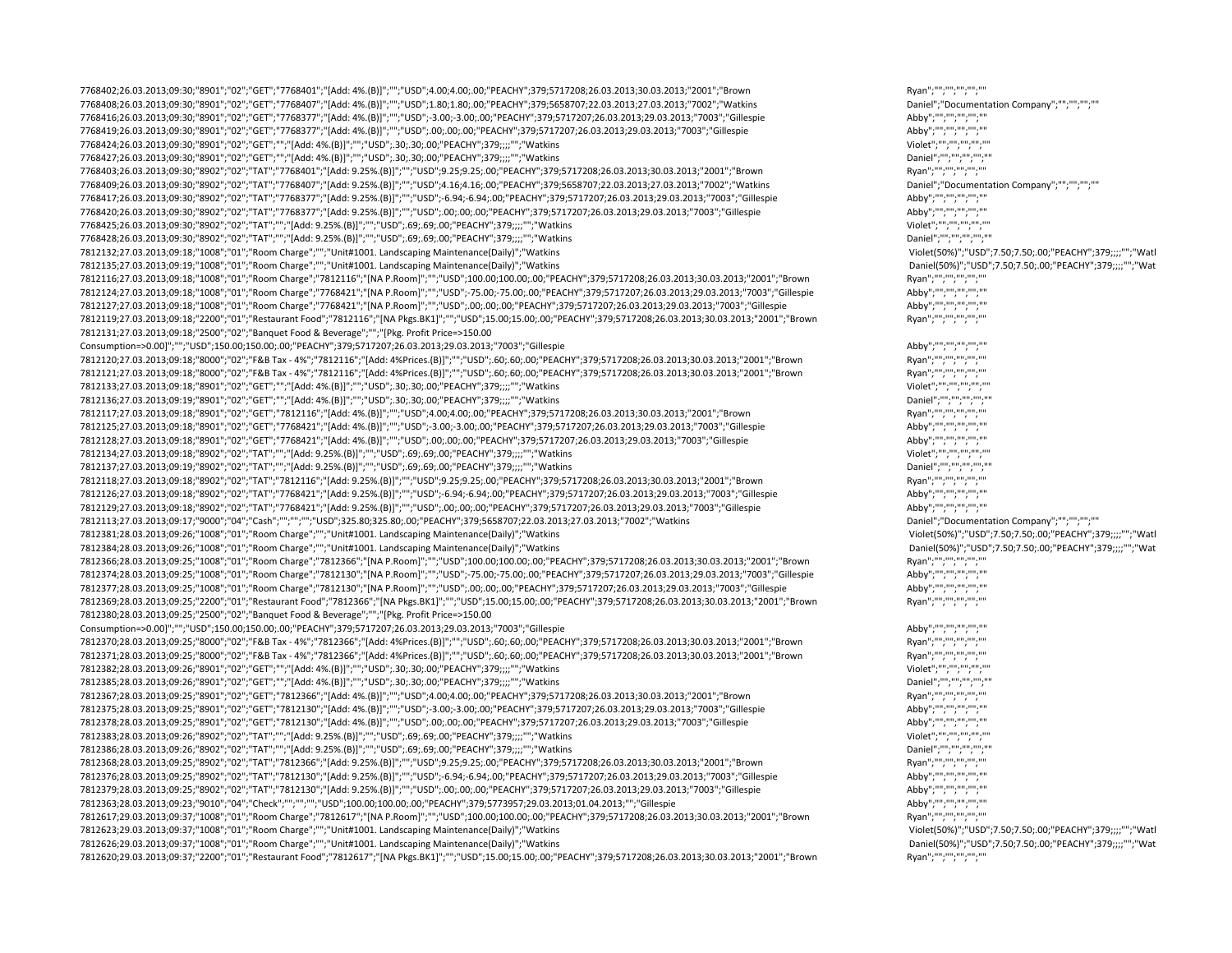7812621;29.03.2013;09:37;"8000";"02";"F&B Tax ‐ 4%";"7812617";"[Add: 4%Prices.(B)]";"";"USD";.60;.60;.00;"PEACHY";379;5717208;26.03.2013;30.03.2013;"2001";"Brown Ryan";"";"";"";"";"" 7812622;29.03.2013;09:37;"8000";"02";"F&B Tax - 4%";"7812617";"[Add: 4%Prices.(B)]";"";"USD";.60;.60;.00;"PEACHY";379;5717208;26.03.2013;30.03.2013;"2001";"Brown 7812618;29.03.2013;09:37;"8901";"02";"GET";"7812617";"[Add: 4%.(B)]";"";"USD";4.00;4.00;.00;"PEACHY";379;5717208;26.03.2013;30.03.2013;"2001";"Brown Ryan";"";"";"";"";"" 7812624;29.03.2013;09:37;"8901";"02";"GET";"";"[Add: 4%.(B)]";"";"USD";.30;.30;.00;"PEACHY";379;;;;"";"Watkins Violet";"";"";"";"";"" 7812627;29.03.2013;09:37;"8901";"02";"GET";"";"[Add: 4%.(B)]";"";"USD";.30;.30;.00;"PEACHY";379;;;;"";"";Watkins<br>7812619;29.03.2013;09:37;"8902";"02";"TAT";"7812617";"[Add: 9.25%.(B)]";"";"USD";9.25;9.25;.00;"PEACHY";379; 7812619;29.03.2013;09:37;"8902";"02";"TAT";"7812617";"[Add: 9.25%.(B)]";"";"USD";9.25;9.25;9.25;0.0;"PEACHY";379;5717208;26.03.2013;30.03.2013;"2001";"Brown 7812625;29.03.2013;09:37;"8902";"02";"TAT";"";"[Add: 9.25%.(B)]";"";"USD";.69;.69;.00;"PEACHY";379;;;;"";"Watkins Violet";"";"";"";"";"" 7812628;29.03.2013;09:37;"8902";"02";"TAT";"";"[Add: 9.25%.(B)]";"";"USD";.69;.69;.00;"PEACHY";379;;;;"";"Watkins Daniel";"";"";"";"";"" 7812613;29.03.2013;09:31;"9000";"04";"Cash";"";"";"";"USD";202.74;202.74;.00;"PEACHY";379;5717207;26.03.2013;29.03.2013;"7003";"Gillespie Abby";"";"";"";"";"" 7812614;29.03.2013;09:35;"9000";"04";"Cash";"";"";"";"USD";100.00;100.00;.00;"PEACHY";379;5774207;30.03.2013;01.04.2013;"";"Gillespie Abby";"";"";"";"";"" 7813116;30.03.2013;10:12;"1008";"01";"Room Charge";"";"Unit#1001. Landscaping Maintenance(Daily)";"Watkins Violet(50%)";"USD";7.50;7.50;.00;"PEACHY";379;;;;"";"Watk 7813119;30.03.2013;10:12;"1008";"01";"Room Charge";"";"Unit#1001. Landscaping Maintenance(Daily)";"Watkins Daniel(50%)";"USD";7.50;7.50;.00;"PEACHY";379;;;;"";"Wat  $7813117;30.03.2013;10:12; "8901"; "O2"; "GET"; "", "[Add: 4\%([6]]"; ";; "USD";.30; .30; .00;"PEACHY";379;;;;"";\forall \text{Watkins} \nonumber \hspace*{0.3cm} \hspace*{0.3cm} \hspace*{0.3cm} \hspace*{0.3cm} \hspace*{0.3cm} \hspace*{0.3cm} \hspace*{0.3cm} \hspace*{0.3cm} \hspace*{0.3cm} \hspace*{0.3cm} \hspace*{0.3cm} \hspace*{0.3cm} \hspace*{0.3$ 7813120;30.03.2013;10:12;"8901";"02";"GET";"";"[Add: 4%.(B)]";"";"USD";.30;.30;.00;"PEACHY";379;;;;"";"Watkins Daniel";"";"";"";"";"" 7813118;30.03.2013;10:12;"8902";"02";"TAT";"";"[Add: 9.25%.(B)]";"";"USD";.69;.69;.00;"PEACHY";379;;;;"";"Watkins Violet";"";"";"";"";"" 7813121;30.03.2013;10:12;"8902";"02";"TAT";"";"[Add: 9.25%.(B)]";"";"USD";.69;.69;.00;"PEACHY";379;;;;"";"Watkins Daniel";"";"";"";"";"" 7812863;30.03.2013;10:08;"9000";"04";"Cash";"";"";"";"USD";115.00;115.00;.00;"PEACHY";379;5774457;31.03.2013;01.04.2013;"";"Watkins Daniel";"Documentation Company";"";"";"";"" 7813113;30.03.2013;10:10;"9010";"04";"Check";"";"";"";"USD";530.49;530.49;.00;"PEACHY";379;5717208;26.03.2013;30.03.2013;"2001";"Brown Ryan";"";"";"";"";"" 7813363;31.03.2013;10:31;"1008";"01";"Room Charge";"";"Unit#1001. Pool Maintenance(Weekly)";"Watkins Violet(50%)";"USD";67.50;67.50;.00;"PEACHY";379;;;;"";"W 7813366;31.03.2013;10:31;"1008";"01";"Room Charge";"";"Unit#1001. Pool Maintenance(Weekly)";"Watkins Daniel(50%)";"USD";67.50;67.50;.00;"PEACHY";379;;;;"";"W 7813369;31.03.2013;10:31;"1008";"01";"Room Charge";"";"Unit#1001. Landscaping Maintenance(Daily)";"Watkins Violet(50%)";"USD";7.50;7.50;.00;"PEACHY";379;;;;"";"Watk 7813372;31.03.2013;10:31;"1008";"01";"Room Charge";"";"Unit#1001. Landscaping Maintenance(Daily)";"Watkins Daniel Daniel(50%)";"USD";7.50;7.50;7.50;7.50;7.90;"PEACHY";379;;;;"";","",""\"Bad: 4%.(B)]";"";"USD";2.70;2.70;.00 7813364;31.03.2013;10:31;"8901";"02";"GET";"";"[Add: 4%.(B)]";"";"USD";2.70;2.70;.00;"PEACHY";379;;;;"";"Watkins 7813367;31.03.2013;10:31;"8901";"02";"GET";"";"[Add: 4%.(B)]";"";"USD";2.70;2.70;.00;"PEACHY";379;;;;"";"Watkins Daniel";"";"";"";"";"" 7813370;31.03.2013;10:31;"8901";"02";"GET";"";"[Add: 4%.(B)]";"";"USD";.30;.30;.00;"PEACHY";379;;;;"";"Watkins Violet";"";"";"";"";"" 7813373;31.03.2013;10:31;"8901";"02";"GET";"";"[Add: 4%.(B)]";"";"USD";.30;.30;.00;"PEACHY";379;;;;"";"Watkins Daniel";"";"";"";"";"" 7813365;31.03.2013;10:31;"8902";"02";"TAT";"";"[Add: 9.25%.(B)]";"";"USD";6.24;6.24;.00;"PEACHY";379;;;;"";"Watkins Violet";"";"";"";"";"" 7813368;31.03.2013;10:31;"8902";"02";"TAT";"";"[Add: 9.25%.(B)]";"";"USD";6.24;6.24;.00;"PEACHY";379;;;;"";"Watkins Daniel";"";"";"";"";"" 7813371;31.03.2013;10:31;"8902";"02";"TAT";"";"[Add: 9.25%.(B)]";"";"USD";.69;.69;.00;"PEACHY";379;;;;"";"Watkins Violet";"";"";"";"";"" 7813374;31.03.2013;10:31;"8902";"02";"TAT";"";"[Add: 9.25%.(B)]";"";"USD";.69;.69;.00;"PEACHY";379;;;;"";"Watkins Daniel";"";"";"";"";"" 7813616;01.04.2013;10:52;"1008";"01";"Room Charge";"";"Unit#2000. Pool Maintenance(Monthly)";"Robinson Rita(50%)";"USD";67.50;67.50;.00;"PEACHY";379;;;;"";"Rob 7813619;01.04.2013;10:52;"1008";"01";"Room Charge";"";"Unit#2000. Pool Maintenance(Monthly)";"Robinson Scott(50%)";"USD";67.50;67.50;.00;"PEACHY";379;;;;"";"Ro 7813622;01.04.2013;10:52;"1008";"01";"Room Charge";"";"Unit#2000. Landscaping Maintenance(Quarterly)";"Robinson Rita(50%)";"USD";262.50;262.50;.00;"PEACHY";379;;;;"";"R 7813625;01.04.2013;10:52;"1008";"01";"Room Charge";"";"Unit#2000. Landscaping Maintenance(Quarterly)";"Robinson Scott(50%)";"USD";262.50;262.50;.00;"PEACHY";379;;;;"";" 7813628;01.04.2013;10:52;"1008";"01";"Room Charge";"";"Unit#1002. Pool Maintenance(Monthly)";"Hatcher Jill(50%)";"USD";67.50;67.50;.00;"PEACHY";379;;;;"";"Hatch 7813631;01.04.2013;10:52;"1008";"01";"Room Charge";"";"Unit#1002. Pool Maintenance(Monthly)";"Hatcher Rick(50%)";"USD";67.50;67.50;.00;"PEACHY";379;;;;"";"Hatc 7813634;01.04.2013;10:52;"1008";"01";"Room Charge";"";"Unit#1002. Landscaping Maintenance(Quarterly)";"Hatcher Jill(50%) and Sample and Sample and Sample and Sample and Sample and Sample and Sample and Sample and Sample an 7813637;01.04.2013;10:52;"1008";"01";"Room Charge";"";"Unit#1002. Landscaping Maintenance(Quarterly)";"Hatcher Rick(50%)";"USD";262.50;262.50;.00;"PEACHY";379;;;;"";"H 7813640;01.04.2013;10:52;"1008";"01";"Room Charge";"";"Unit#1001. Landscaping Maintenance(Daily)";"Watkins Violet(50%)";"USD";7.50;7.50;.00;"PEACHY";379;;;;"";"Watk 7813643;01.04.2013;10:52;"1008";"01";"Room Charge";"";"Unit#1001. Landscaping Maintenance(Daily)";"Watkins Daniel(50%)";"USD";7.50;7.50;.00;"PEACHY";379;;;;"";"Wat 7813617;01.04.2013;10:52;"8901";"02";"GET";"";"[Add: 4%.(B)]";"";"USD";2.70;2.70;.00;"PEACHY";379;;;;"";"Robinson Rita";"";"";"";"";"" 7813620;01.04.2013;10:52;"8901";"02";"GET";"";"[Add: 4%.(B)]";"";"USD";2.70;2.70;.00;"PEACHY";379;;;;"";"Robinson Scott";"";"";"";"";"" 7813623;01.04.2013;10:52;"8901";"02";"GET";"";"[Add: 4%.(B)]";"";"USD";10.50;10.50;.00;"PEACHY";379;;;;"";"Robinson Rita";"";"";"";"";"" 7813626;01.04.2013;10:52;"8901";"02";"GET";"";"[Add: 4%.(B)]";"";"USD";10.50;10.50;.00;"PEACHY";379;;;;"";"Robinson 7813629;01.04.2013;10:52;"8901";"02";"GET";"";"[Add: 4%.(B)]";"";"USD";2.70;2.70;.00;"PEACHY";379;;;;"";"Hatcher Jill";"";"";"";"";"" 7813632;01.04.2013;10:52;"8901";"02";"GET";"";"[Add: 4%.(B)]";"";"USD";2.70;2.70;.00;"PEACHY";379;;;;"";"Hatcher Rick";"";"";"";"";"" 7813635;01.04.2013;10:52;"8901";"02";"GET";"";"[Add: 4%.(B)]";"";"USD";10.50;10.50;.00;"PEACHY";379;;;;"";"Hatcher Jill";"";"";"";"";"" 7813638;01.04.2013;10:52;"8901";"02";"GET";"";"[Add: 4%.(B)]";"";"USD";10.50;10.50;.00;"PEACHY";379;;;;"";"Hatcher Rick";"";"";"";"";"" 7813641;01.04.2013;10:52;"8901";"02";"GET";"";"[Add: 4%.(B)]";"";"USD";.30;.30;.00;"PEACHY";379;;;;"";"Watkins Violet";"";"";"";"";"" 7813644;01.04.2013;10:52;"8901";"02";"GET";"";"[Add: 4%.(B)]";"";"USD";.30;.30;.00;"PEACHY";379;;;;"";"Watkins Daniel";"";"";"";"";"" 7813618;01.04.2013;10:52;"8902";"02";"TAT";"";"[Add: 9.25%.(B)]";"";"USD";6.24;6.24;.00;"PEACHY";379;;;;"";"Robinson Rita";"";"";"";"";"" 7813621;01.04.2013;10:52;"8902";"02";"TAT";"";"[Add: 9.25%.(B)]";"";"USD";6.24;6.24;.00;"PEACHY";379;;;;"";"Robinson Scott";"";"";"";"";"" 7813624;01.04.2013;10:52;"8902";"02";"TAT";"";"[Add: 9.25%.(B)]";"";"USD";24.28;24.28;.00;"PEACHY";379;;;;"";"Robinson Rita";"";"";"";"";"" 7813627;01.04.2013;10:52;"8902";"02";"TAT";"";"[Add: 9.25%.(B)]";"";"USD";24.28;24.28;.00;"PEACHY";379;;;;"";"Robinson Scott";"";"";"";"";"" 7813630;01.04.2013;10:52;"8902";"02";"TAT";"";"[Add: 9.25%.[8]]";"";"USD";6.24;6.24;.00;"PEACHY";379;;;;"";"Hatcher<br>7813633;01.04.2013;10:52;"8902";"02";"TAT";"";"[Add: 9.25%.[8]]";"";"USD";6.24;6.24;.00;"PEACHY";379;;;;" 7813633;01.04.2013;10:52;"8902";"02";"TAT";"";"[Add: 9.25%.(B)]";"";"USD";6.24;6.24;.00;"PEACHY";379;;;;"";"Hatcher Rick";"";"";"";"";"" 7813636;01.04.2013;10:52;"8902";"02";"TAT";"";"[Add: 9.25%.(B)]";"";"USD";24.28;24.28;.00;"PEACHY";379;;;;"";"|"Hatcher<br>7813639:01.04.2013:10:52:"8902":"02":"TAT":"":"[Add: 9.25%.(B)]":"":"USD":24.28:24.28:.00:"PFACHY":37 7813639;01.04.2013;10:52;"8902";"02";"TAT";"";"[Add: 9.25%.(B)]";"";"USD";24.28;24.28;.00;"PEACHY";379;;;;"";"Hatcher Rick";"";"";"";"";""